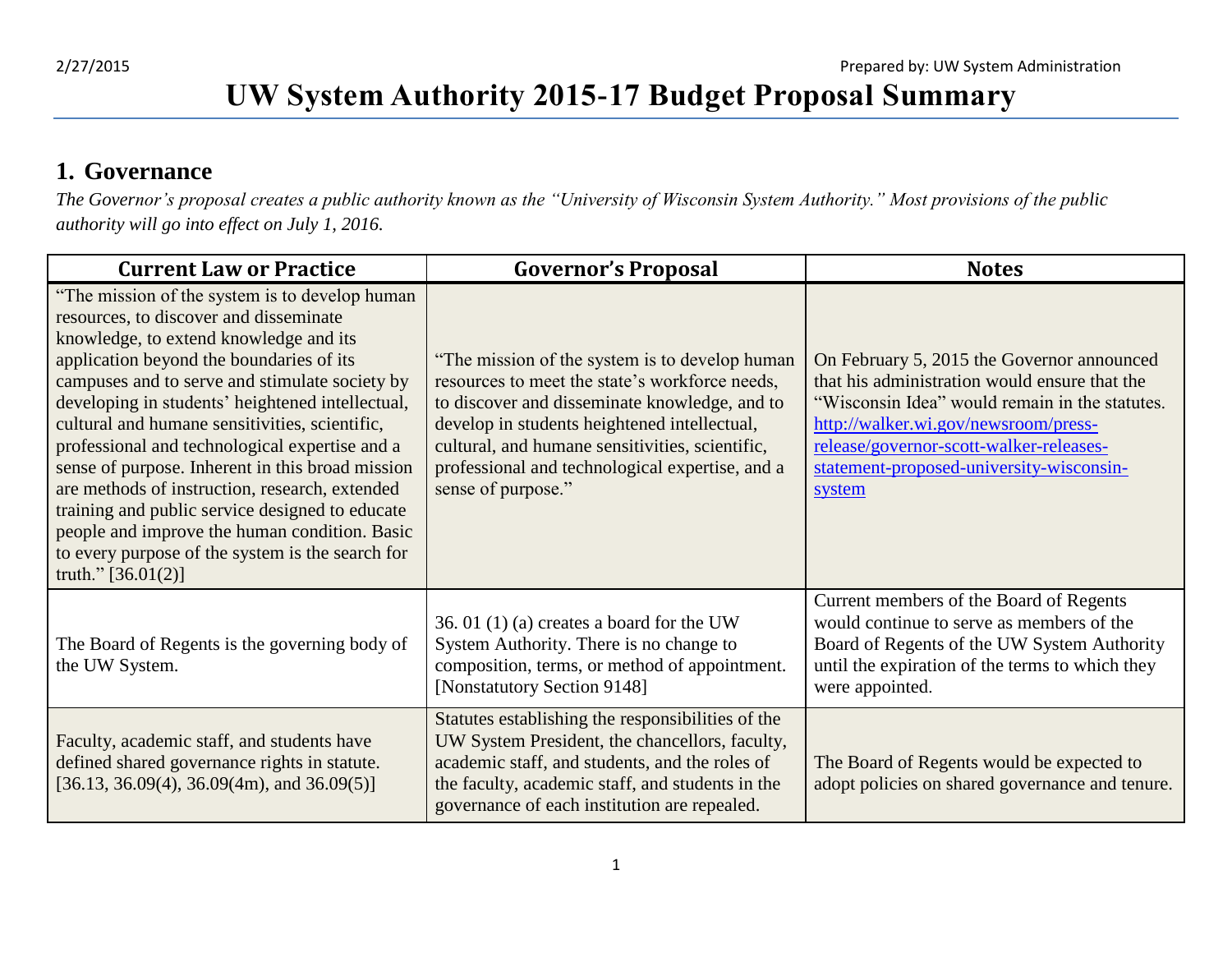## **1. Governance (continued)**

| <b>Current Law or Practice</b>                                                                                                                                                                                                                                                                                                                                     | <b>Governor's Proposal</b>                                                                                                                                        | <b>Notes</b>                                                                                       |
|--------------------------------------------------------------------------------------------------------------------------------------------------------------------------------------------------------------------------------------------------------------------------------------------------------------------------------------------------------------------|-------------------------------------------------------------------------------------------------------------------------------------------------------------------|----------------------------------------------------------------------------------------------------|
| UW System officers and employees that serve<br>on the governing board of a lobbying principal<br>are currently permitted to accept items of a<br>pecuniary value from that lobbying principal, so<br>long as the value of the item does not exceed<br>that of such items provided to other members of<br>the lobbying principal's governing board.<br>[13.625(6s)] | UW System officers and employees serving on<br>the governing board of a lobbying principal<br>would no longer be permitted to accept items of<br>pecuniary value. |                                                                                                    |
| UW System is required to make rules under the<br>State's administrative procedures act.                                                                                                                                                                                                                                                                            | Except under limited circumstances, the UW<br>System Authority is no longer required to make<br>rules under the administrative procedures act.                    | The UW System Authority's ability to issue<br>forfeitures for certain rules violations is unclear. |
| The Board is able to enact policies related to the<br>governance of the UW System [36.09 (1)]                                                                                                                                                                                                                                                                      | All existing Board policies are transferred to the<br>UW System Authority [9148 $(1)$ $(g)$ ].                                                                    |                                                                                                    |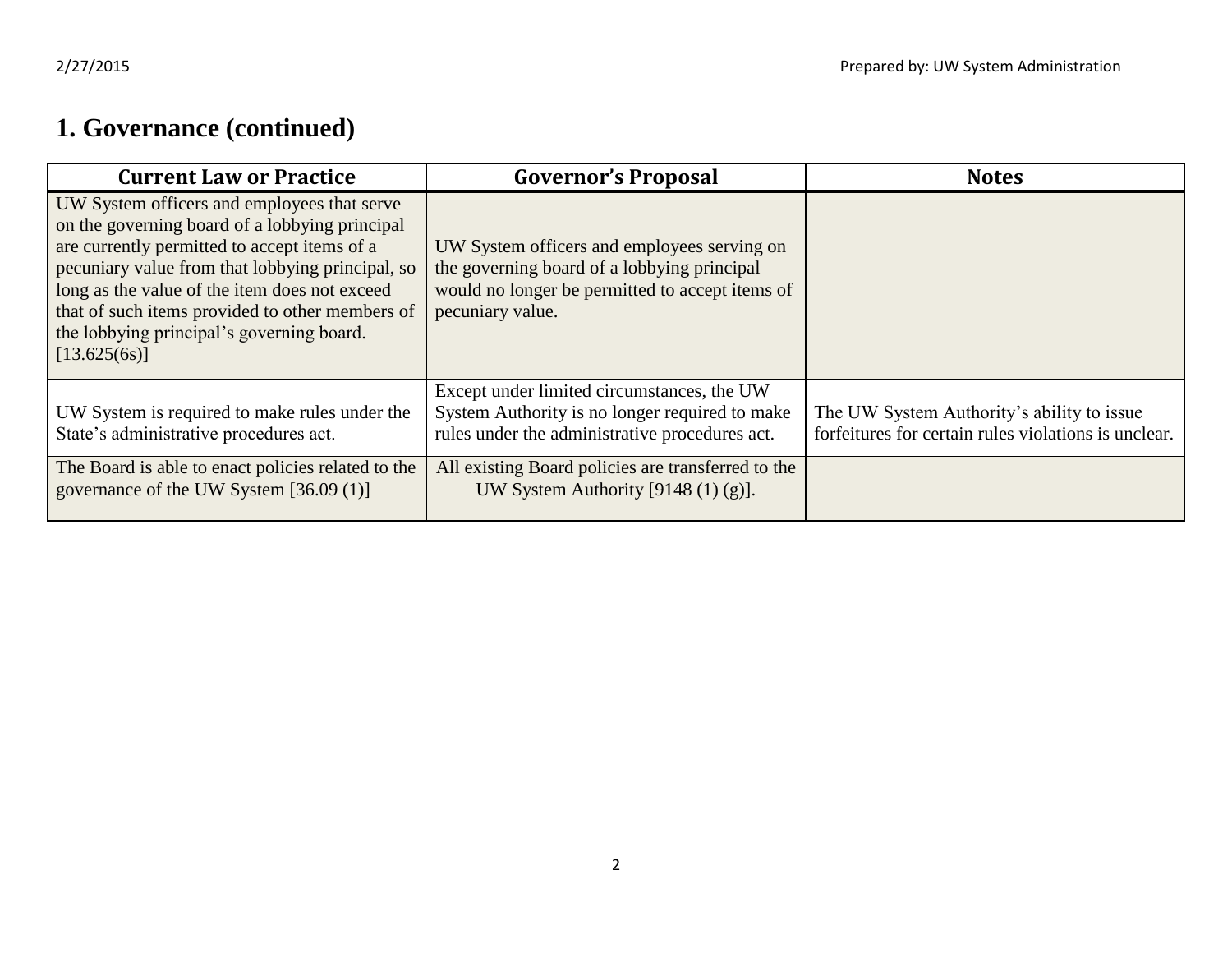## **2. Tuition/Pricing**

| <b>Current Law or Practice</b>                                                                                                                                                                                                                                                                     | <b>Governor's Proposal</b>                                                                                                                                                                                                                                | <b>Notes</b>                                                                                                                                         |
|----------------------------------------------------------------------------------------------------------------------------------------------------------------------------------------------------------------------------------------------------------------------------------------------------|-----------------------------------------------------------------------------------------------------------------------------------------------------------------------------------------------------------------------------------------------------------|------------------------------------------------------------------------------------------------------------------------------------------------------|
| The Board of Regents has authority to set<br>tuition and fee rates for all students. $[36.27(1)]$                                                                                                                                                                                                  | The Governor's proposal includes an additional<br>tuition freeze for resident undergraduate students<br>in the 2015-17 biennium. [Nonstatutory section<br>$9148(4)$ ]                                                                                     | Due to the legislatively-mandated tuition<br>freezes, the Board has been unable to exercise<br>tuition-setting authority in the current<br>biennium. |
| Whether a student is considered a resident or<br>nonresident for tuition purposes is determined<br>by state statute. $[36.27(2)]$                                                                                                                                                                  | No change from existing law.                                                                                                                                                                                                                              |                                                                                                                                                      |
| The UW System can waive nonresident tuition,<br>but generally not resident tuition, for a limited<br>number of qualifying nonresident students.                                                                                                                                                    | The statutory limitations on nonresident tuition<br>waivers are removed. [36.27(3)]                                                                                                                                                                       |                                                                                                                                                      |
| Military personnel and veterans may qualify<br>for a full waiver of tuition and fees under the<br>Wisconsin GI Bill and other educational<br>benefits. $[36.27(2)(b), 36.27(3n), 36.27(3p),$<br>and $36.27(3r)$ ]                                                                                  | No change from existing law.                                                                                                                                                                                                                              |                                                                                                                                                      |
| The Higher Educational Aids Board annually<br>negotiates the Minnesota Reciprocity<br>Agreement on behalf of Wisconsin. The<br>agreement is then submitted to the Joint<br>Committee on Finance for passive review.<br>The State of Wisconsin makes any required<br>payments to Minnesota. [39.47] | The UW System Authority negotiates the<br>Minnesota Reciprocity Agreement on behalf of<br>Wisconsin. The agreement is no longer<br>reviewed by the Joint Committee on Finance.<br>The UW System makes any required payments<br>to Minnesota. $[36.27(7)]$ |                                                                                                                                                      |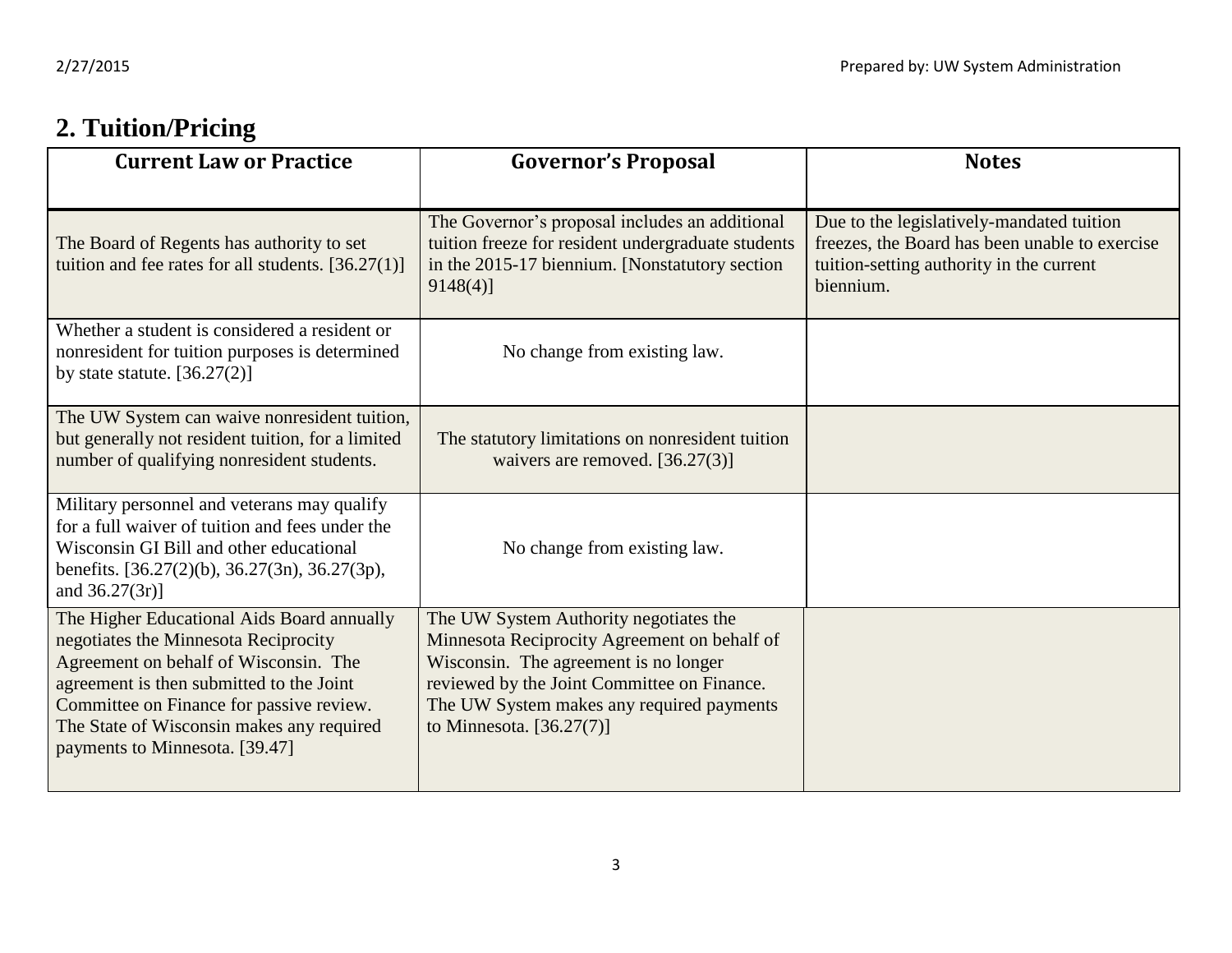| <b>Current Law or Practice</b>                                                                                                                                                               | <b>Governor's Proposal</b>                                                                                                                                                                                                                                                                                                                                                                                                                                                                                                                                                       | <b>Notes</b>                                                                                                    |
|----------------------------------------------------------------------------------------------------------------------------------------------------------------------------------------------|----------------------------------------------------------------------------------------------------------------------------------------------------------------------------------------------------------------------------------------------------------------------------------------------------------------------------------------------------------------------------------------------------------------------------------------------------------------------------------------------------------------------------------------------------------------------------------|-----------------------------------------------------------------------------------------------------------------|
| The UW System biennial capital budget is<br>reviewed and approved by the State Building<br>Commission. Projects over \$760,000 require<br>specific enumeration. $[13.48(7)]$                 | Projects under \$3,000,000 would not require<br>enumeration under the increased threshold<br>proposed for the enumeration of building<br>projects in SB 21 [13.48 (3)].                                                                                                                                                                                                                                                                                                                                                                                                          |                                                                                                                 |
| After the capital budget is approved, the State<br>Building Commission is asked to provide<br>approval for construction on all capital project<br>valued greater than \$185,000 [13.48 (10)] | Projects under \$3,000,000 would not require<br>enumeration under the increased threshold<br>proposed for the enumeration of building<br>projects in SB 21 [13.48 (3)]. However, the bill<br>proposes a lease between the UW System<br>Authority and the state, and would require that<br>projects \$760,000 or more, regardless of fund<br>source, that are built on state-owned land or<br>involving state-owned facilities require project-<br>by-project approval by the State Building<br>Commission. [36.11 (27m)]<br>Also see existing stats. $13.48(4)$ and $13.48(6)$ . | Previously only gift funded projects under<br>\$500,000 were exempt from State Building<br>Commission approval. |
| The UW System has no authority to issue its<br>own bonds. All bonds are issued as general<br>obligation bonds of the State.                                                                  | The UW System Authority would be would be<br>able to issue bonds for any corporate purpose<br>which are NOT a liability of the state. The<br>bonds will state that they are payable, solely<br>from the funds pledged for their payment in<br>accordance with the bond resolution authorizing<br>their issuance. $[36.11(1p)]$                                                                                                                                                                                                                                                   |                                                                                                                 |

# **3. Capital Planning/Construction**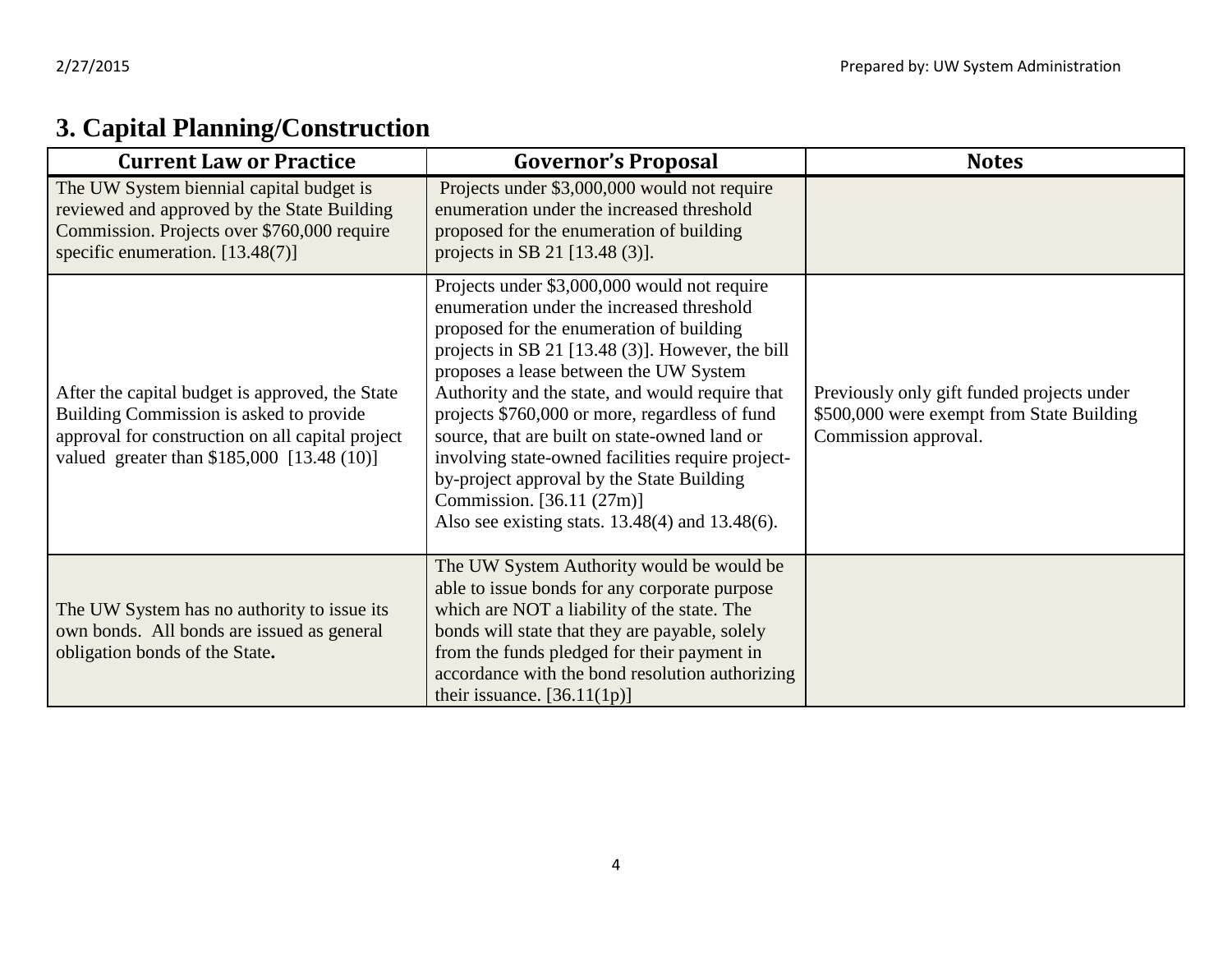# **3. Capital Planning/Construction (continued)**

| <b>Current Law or Practice</b>                                                                                           | <b>Governor's Proposal</b>                                                                                                                                                                                                                                                     | <b>Notes</b>                                                                       |
|--------------------------------------------------------------------------------------------------------------------------|--------------------------------------------------------------------------------------------------------------------------------------------------------------------------------------------------------------------------------------------------------------------------------|------------------------------------------------------------------------------------|
| The State Building Commission must approve<br>all gifts of land for the University.<br>[13.48(2)(b)1m]                   | Section is repealed.                                                                                                                                                                                                                                                           |                                                                                    |
| The Department Of Administration charges a<br>fee for services. [16.88]                                                  | Remains in effect, although it is limited in<br>scope.                                                                                                                                                                                                                         |                                                                                    |
| The Department of Administration reviews<br>plans and specs for all UW System projects.<br>[16.85(12)]                   | All projects, except those fully-funded with<br>Gifts and Grants, costing \$760,000 or more will<br>be bid by the Division of Facilities<br>Development.                                                                                                                       | The Division of Facilities Development would<br>do so at no cost to the Authority. |
| The Department Of Administration manages<br>design and construction of all UW System<br>projects. $[16.85(1)$ and $(2)]$ | The Department of Administration would take<br>charge and supervise all engineering and<br>architectural services and construction work for<br>GPR-finance projects.                                                                                                           |                                                                                    |
| New provision in budget bill                                                                                             | The Board of Regents shall enter into a lease<br>agreement with the Department of<br>Administration for an initial period of not more<br>than 75 years to lease state-owned property or<br>facilities. The Board will pay a nominal fee<br>under the agreement. $[36.11(27m)]$ |                                                                                    |
| New provision in budget bill                                                                                             | The Board may purchase or lease land or<br>buildings and may sell said property. The new<br>language deletes the need for the State Building<br>Commission to approve the UW System<br>Authority selling Authority-owned property.<br>[36.11 (1x)(b)]                          |                                                                                    |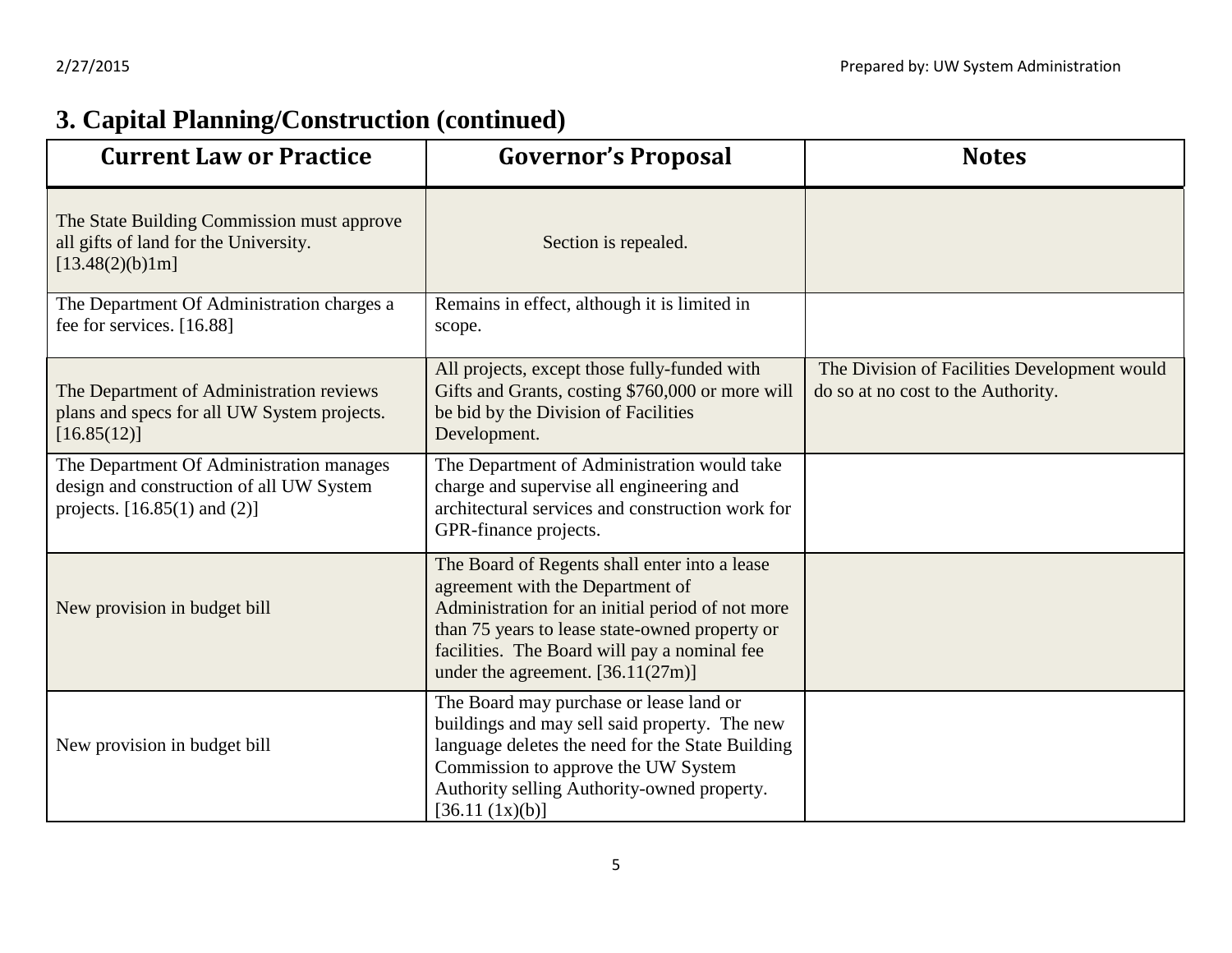#### **3. Capital Planning & Construction (continued)**

| <b>Current Law or Practice</b>                                                                     | <b>Governor's Proposal</b>                                                                                                | <b>Notes</b> |
|----------------------------------------------------------------------------------------------------|---------------------------------------------------------------------------------------------------------------------------|--------------|
| The State Building Commission may sell or<br>lease state property. $[13.48(14)]$                   | The UW System Authority is exempt from this<br>section-subject to $36.11(27m)$ (a) lease<br>agreement. $[13.48(14)(am)5]$ |              |
| The Department of Administration is able to<br>sell or lease UW System property.<br>[16.848(1)(a)] | Property subject to the $36.11(27m)$ (a) lease<br>agreement is excluded from sale or lease.<br>[16.848(2)(em)]            |              |

#### **Significant Issues**

- The Department of Administration continues to conduct the bidding of all UW System Authority projects costing more than \$760,000, unless the project is fully gift or grant funded.
- The state keeps ownership of all properties, regardless of whether they are gift, grant, or PR funded.
- The full terms of the lease agreement and the associated costs of such an agreement are unknown at this juncture.
- There are questions with regard to contracts or leases held by the Division of Facilities Development/Department of Administration on behalf of UW System.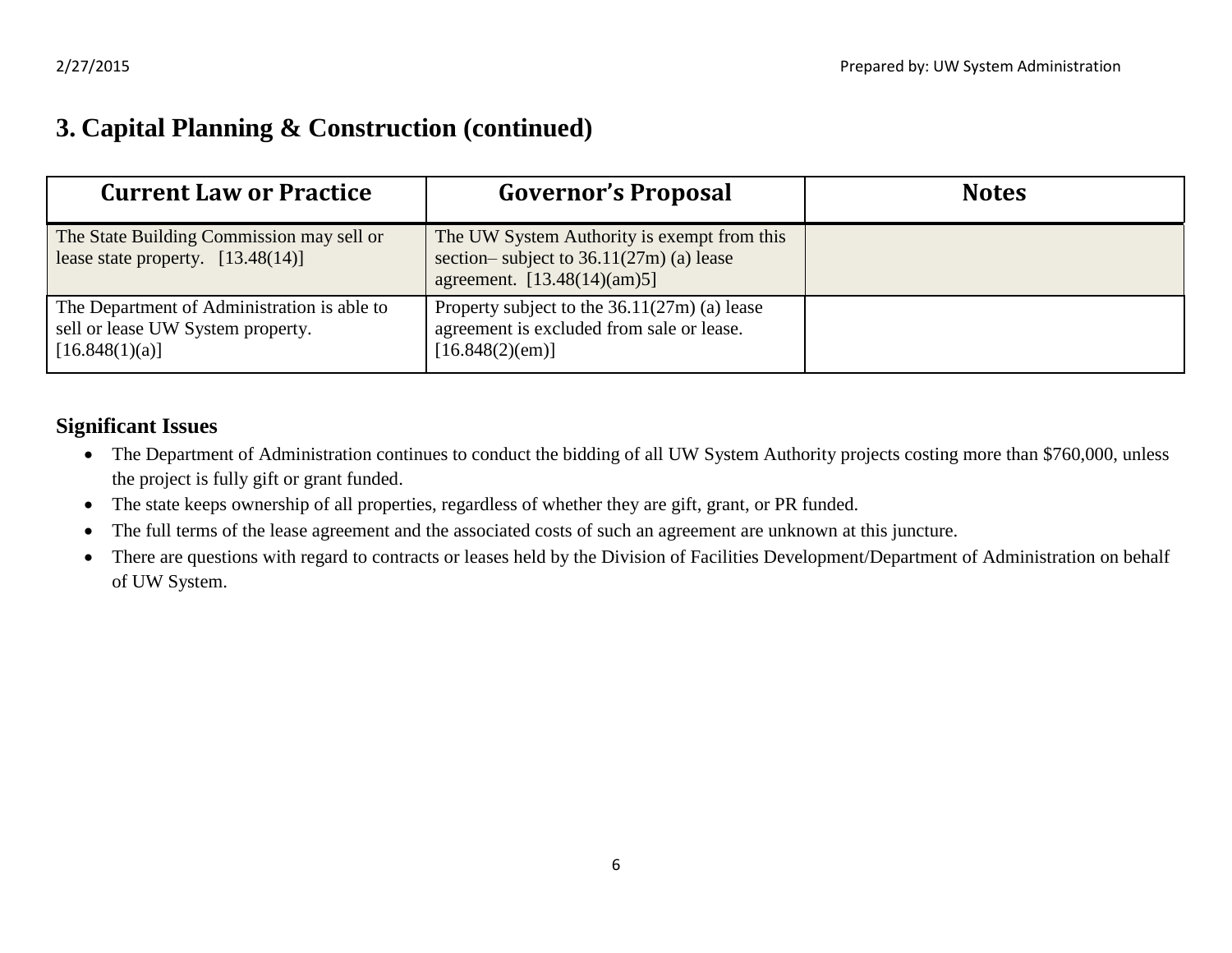#### 2/27/2015 Prepared by: UW System Administration **4. Procurement, Risk Management, Printing and Fleet**

| <b>Current Law or Practice</b>                                                                                                                                                                                  | <b>Governor's Proposal</b>                                                                                                                                                                                                                                                                                                                                                                                                                                                                                                                                                                               | <b>Notes</b>                                                                                                                                |
|-----------------------------------------------------------------------------------------------------------------------------------------------------------------------------------------------------------------|----------------------------------------------------------------------------------------------------------------------------------------------------------------------------------------------------------------------------------------------------------------------------------------------------------------------------------------------------------------------------------------------------------------------------------------------------------------------------------------------------------------------------------------------------------------------------------------------------------|---------------------------------------------------------------------------------------------------------------------------------------------|
| The Department Of Administration is<br>responsible for almost all aspects of UW<br>System procurement including delegation of<br>purchasing authority, approvals of<br>purchases, and procedures of purchasing. | The UW System Authority would not be<br>subject to state law regarding procurement<br>by state agencies. The UW System<br>Authority would be responsible for or<br>delegate management of all procurement<br>policy and operational policies. The UW<br>Authority would continue to be subject to<br>Affirmative Action requirements for<br>contractors.                                                                                                                                                                                                                                                 | Federal grant and contracting requirements would<br>continue to apply to any procurement framework<br>developed by the UW System Authority. |
| Required use of State contracts, as<br>determined by the Department of<br>Administration.                                                                                                                       | The UW System Authority could continue<br>to use State contracts, but it would not be<br>required to use them after July 1, 2016.                                                                                                                                                                                                                                                                                                                                                                                                                                                                        |                                                                                                                                             |
| The Department of Administration is<br>responsible for management of the State's<br>fleet.                                                                                                                      | The UW System Authority would hold<br>responsibility for fleet policy and fleet<br>management.                                                                                                                                                                                                                                                                                                                                                                                                                                                                                                           |                                                                                                                                             |
| The UW System is currently part of the<br>State's property, liability, and medical<br>malpractice insurance program.                                                                                            | The UW System Authority would remain in<br>the State's insurance program. With<br>notification by July 1 of the preceding fiscal<br>year, the UW System Authority could<br>request to opt out of the State's insurance<br>program. The request would need to be<br>approved by the Department Of<br>Administration. The UW System Authority<br>would retain the right to return to the State's<br>program, again with one year's notice, but<br>the Department Of Administration would<br>need to approve. The UW System<br>Authority would retain the right to opt out<br>again with one year's notice. |                                                                                                                                             |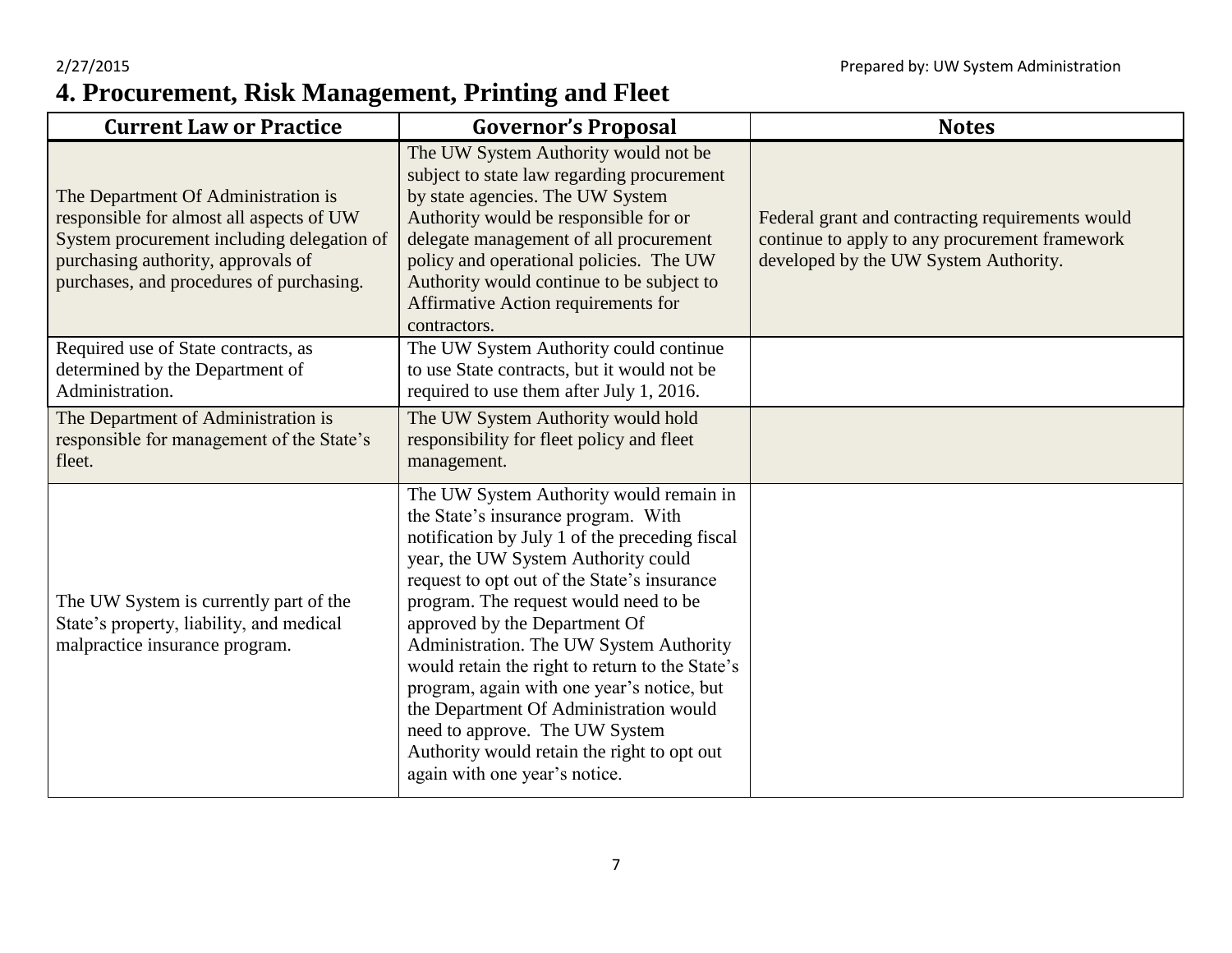#### **4. Procurement, Risk Management, Printing and Fleet (continued)**

| <b>Current Law or Practice</b>                                                                            | <b>Governor's Proposal</b>                                                                                   | <b>Notes</b>                                                                                                                        |
|-----------------------------------------------------------------------------------------------------------|--------------------------------------------------------------------------------------------------------------|-------------------------------------------------------------------------------------------------------------------------------------|
| The UW System is currently part of the<br>State's worker's compensation insurance<br>program.             | As of July 1, 2016, responsibility for<br>worker's compensation will reside with the<br>UW System Authority. |                                                                                                                                     |
| The Department Of Administration is<br>responsible for all printing policy,<br>procedures, and contracts. | The UW System Authority would hold<br>responsibility for printing policy.                                    | The requirement to compete printing is in the State's<br>constitution, not statute, so the basic requirement<br>continues to exist. |

#### **Significant Issues**

- A Procurement Policy and Operational framework will need to be in place before July 1, 2016.
- A study will be conducted to determine the costs, benefits, and risks of running an insurance program for the UW System Authority.
- The UW System currently has sovereign immunity as an arm of the State of Wisconsin. If the UW System Authority does not retain sovereign immunity, the Authority would need to purchase insurance to cover that legal liability.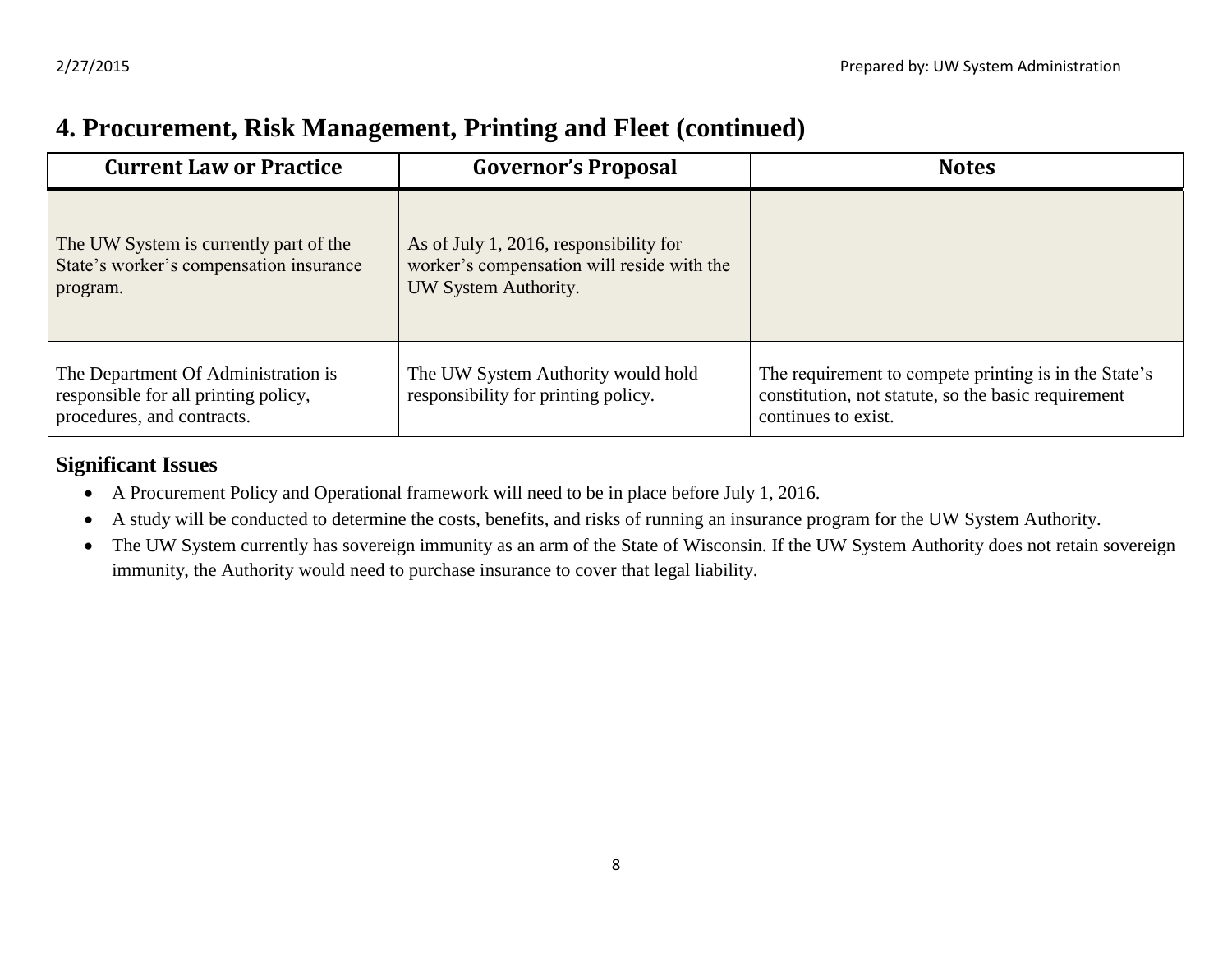### **5. Human Resources/Personnel**

| <b>Current Law or Practice</b>                                                                                                                                                                                                           | <b>Governor's Proposal</b>                                                                                                                                                                 | <b>Notes</b>                                                                                                                                                                                                           |
|------------------------------------------------------------------------------------------------------------------------------------------------------------------------------------------------------------------------------------------|--------------------------------------------------------------------------------------------------------------------------------------------------------------------------------------------|------------------------------------------------------------------------------------------------------------------------------------------------------------------------------------------------------------------------|
| Pay plan requests from the Board of Regents<br>must be submitted to Office of State<br>Employment Relations (OSER) and then<br>approved by the Joint Committee on<br>Employment Relations (JCOER). [230.12(3)(e)]                        | Board of Regents would have full authority for<br>approving pay plans for all faculty and staff<br>without going through OSER and JCOER for<br>approval.                                   |                                                                                                                                                                                                                        |
| Two personnel systems- one for UW-Madison<br>and one for the balance of the UW System - are<br>set to go into effect on July 1, 2015. These<br>systems are separate and distinct from the State<br>personnel system under OSER. [36.115] | The Board shall develop and implement a<br>personnel structure and other employment<br>policies for all employees of the UW System<br>Authority. $[36.09(1)(e)$ renumbered as<br>36.11(1t) | Wisconsin Statute s. 36.115 is repealed<br>effective July 1, 2016. Board policy and<br>operational polices developed by UW System<br>Administration and UW-Madison will continue<br>under the new authority structure. |
| OSER bargains with all certified state employee<br>unions. Contracts are submitted to JCOER for<br>approval. [111.815(1)]                                                                                                                | The Board of Regents would have authority to<br>bargain with certified unions and be responsible<br>for approving and administering those contracts<br>for UW System Authority employees.  |                                                                                                                                                                                                                        |
| The university receives funding for<br>compensation and fringe adjustments beyond<br>base levels from the State's Compensation<br>Reserve. [20.865(1)(c) and $20.928(1m)$ ]                                                              | Removes UW System Authority employees<br>from eligibility for funding from the<br><b>Compensation Reserve.</b>                                                                             |                                                                                                                                                                                                                        |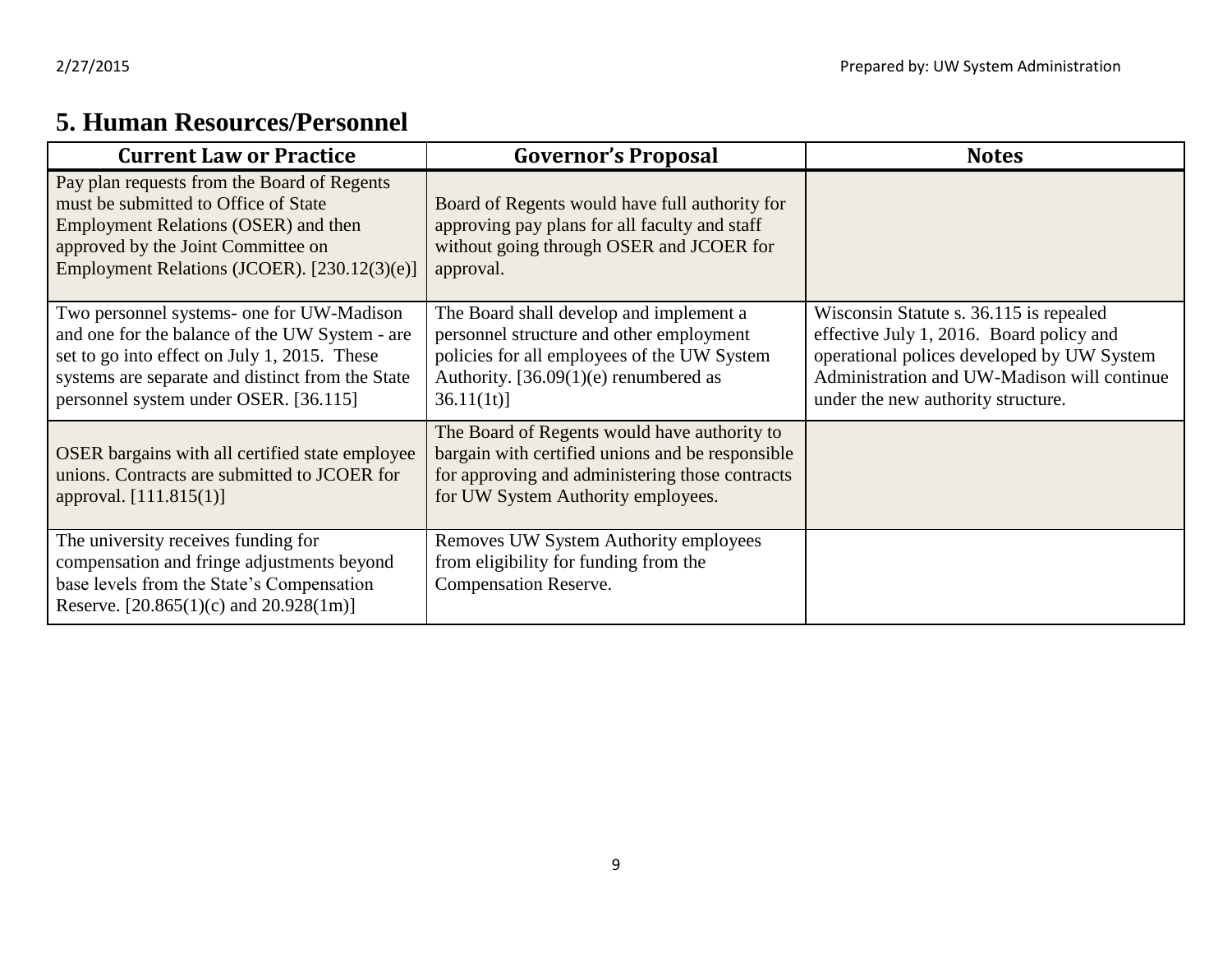### **5. Human Resources/Personnel (continued)**

| <b>Current Law or Practice</b>                                                                                                                                                                                                                                   | <b>Governor's Proposal</b>                                                                                                                                                                                                                                                                                                                                                                                                                                                              | <b>Notes</b> |
|------------------------------------------------------------------------------------------------------------------------------------------------------------------------------------------------------------------------------------------------------------------|-----------------------------------------------------------------------------------------------------------------------------------------------------------------------------------------------------------------------------------------------------------------------------------------------------------------------------------------------------------------------------------------------------------------------------------------------------------------------------------------|--------------|
| UW System classified staff are currently<br>covered by the State Employment Labor<br>Relations Act (SELRA) as state employees.<br>UW System faculty and academic staff are<br>currently excluded from collective bargaining<br>rights under SELRA. $[111.81(7)]$ | For the purposes of labor relations law, the UW<br>System Authority would be a municipal<br>employer. UW System staff currently in the<br>classified service would be employees covered<br>by the Municipal Employment Relations Act<br>(MERA) and not covered by SELRA. Faculty,<br>academic staff, and university police would not<br>be defined as municipal employees and,<br>therefore, would not be permitted to engage in<br>any collective bargaining. $[111.70(1)(i)$ and (j)] |              |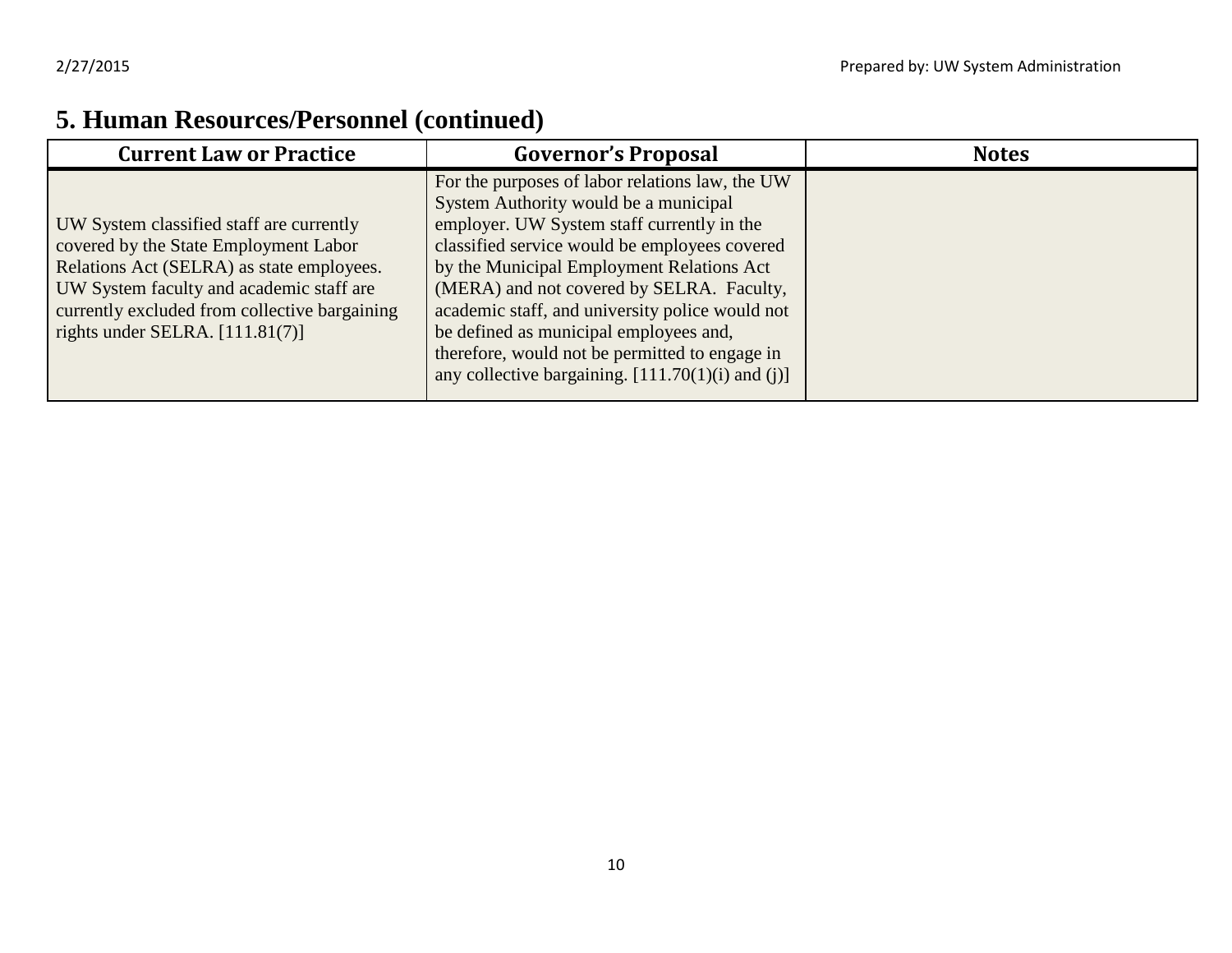| <b>Current Law or Practice</b>                                                                                 | <b>Governor's Proposal</b>                                                                                                                                                                                                                                                                                                                                                                                                                                                                                                                                                                                               | <b>Notes</b>                                                                                                                                                                                                                                                                                                             |
|----------------------------------------------------------------------------------------------------------------|--------------------------------------------------------------------------------------------------------------------------------------------------------------------------------------------------------------------------------------------------------------------------------------------------------------------------------------------------------------------------------------------------------------------------------------------------------------------------------------------------------------------------------------------------------------------------------------------------------------------------|--------------------------------------------------------------------------------------------------------------------------------------------------------------------------------------------------------------------------------------------------------------------------------------------------------------------------|
| The Department of Justice represents the UW<br>System in litigation. [165.25(8r)]                              | Representation from the Dept. of Justice would<br>not change, aside from the Attorney General<br>would not prosecute or defend the UW System<br>Authority at the request of the Board of Regents<br>or the UW System chief executive officer in<br>actions resulting from a breach of contract and<br>would not have the authority to compromise and<br>settle an action involving the UW System<br>Authority related to civil actions that may arise<br>out of or committed in the lawful course of an<br>officer's, employee's or agent's duties as he or<br>she determines to be in the best interest of the<br>state |                                                                                                                                                                                                                                                                                                                          |
| The UW System must have the Department of<br>Administration's/Governor's approval to hire<br>outside counsel.  | The UW System Authority Board of Regents<br>would have power to hire outside counsel.                                                                                                                                                                                                                                                                                                                                                                                                                                                                                                                                    |                                                                                                                                                                                                                                                                                                                          |
| UW System officers, employees, and agents are<br>defended and indemnified.                                     | UW System Authority officers and employees -<br>but not agents - continue to be defended and<br>indemnified as is currently the case.                                                                                                                                                                                                                                                                                                                                                                                                                                                                                    | The exclusion of "agents" may affect students<br>who are engaged in educational activities. Also,<br>there is clarification needed as to whether<br>Regents would be considered "officers." The<br>result of the changes could be the necessity to<br>purchase separate liability insurance for students<br>and Regents. |
| The UW System is under the 120-day notice of<br>claim provision for suits against the state.                   | No change from current law.                                                                                                                                                                                                                                                                                                                                                                                                                                                                                                                                                                                              |                                                                                                                                                                                                                                                                                                                          |
| UW System employees receive state law<br>protections from damages over \$250,000 and<br>from punitive damages. | No change from current law.                                                                                                                                                                                                                                                                                                                                                                                                                                                                                                                                                                                              |                                                                                                                                                                                                                                                                                                                          |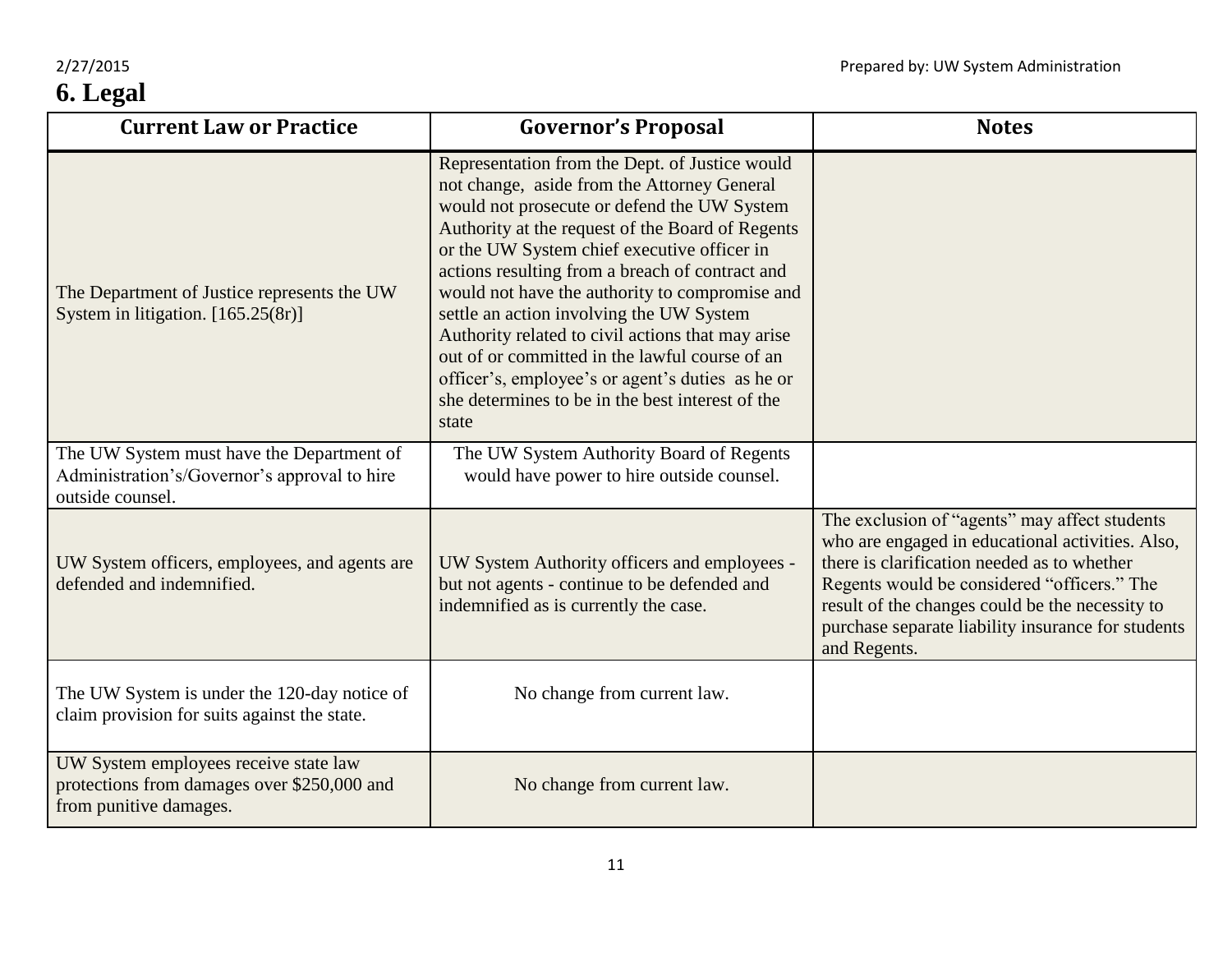## **7. Budget**

| <b>Current Law or Practice</b>                                                                                                                                                                                      | <b>Governor's Proposal</b>                                                                                                                                                                                                                                                                                                                                                                                                                                                                                                                                      | <b>Notes</b>                                                                                                                                                                  |
|---------------------------------------------------------------------------------------------------------------------------------------------------------------------------------------------------------------------|-----------------------------------------------------------------------------------------------------------------------------------------------------------------------------------------------------------------------------------------------------------------------------------------------------------------------------------------------------------------------------------------------------------------------------------------------------------------------------------------------------------------------------------------------------------------|-------------------------------------------------------------------------------------------------------------------------------------------------------------------------------|
| The UW System receives GPR funding<br>increases through the State's biennial budget<br>process.                                                                                                                     | The UW System Authority would receive GPR<br>support from sales tax revenue. Each year,<br>beginning in FY2019 the GPR appropriation<br>would be adjusted for the annual change in the<br>Consumer Price Index. [77.665]. However, a<br>technical correction is required to implement<br>this proposal.<br>GPR support would be paid in quarterly<br>installments. Payments are contingent on the<br>UW System Authority making payments under<br>the lease agreement for municipal services and<br>any other payment obligations to the State.<br>[16.004(19)] |                                                                                                                                                                               |
| State agencies including the UW System are<br>subject to potential reductions in appropriations<br>as an emergency measure if necessitated by<br>reduced state revenues. $[13.101(6)(a)]$                           | The UW System would still be subject to<br>potential reductions under this section.                                                                                                                                                                                                                                                                                                                                                                                                                                                                             |                                                                                                                                                                               |
| The UW System is required to report on<br>positions to the state and must abide by the<br>terms of a Memorandum of Understanding with<br>the Department of Administration.<br>$[16.004(7)(a), 16.50(3)(b)$ and (c)] | Position reporting and position creation<br>limitations are removed.                                                                                                                                                                                                                                                                                                                                                                                                                                                                                            |                                                                                                                                                                               |
| The UW System has five GPR appropriations,<br>several program revenue appropriations, and<br>SEG appropriations. [20.285]                                                                                           | Deletes all appropriations for the UW System<br>Authority except a block grant for state<br>operations $[(1) (a)]$ & an appropriation for state<br>debt service $[(1) (d)].$                                                                                                                                                                                                                                                                                                                                                                                    | The current five GPR appropriations are State<br>Operations, Debt Service, State Lab of Hygiene,<br>Veterinary Diagnostic Laboratory, and UW<br><b>System Administration.</b> |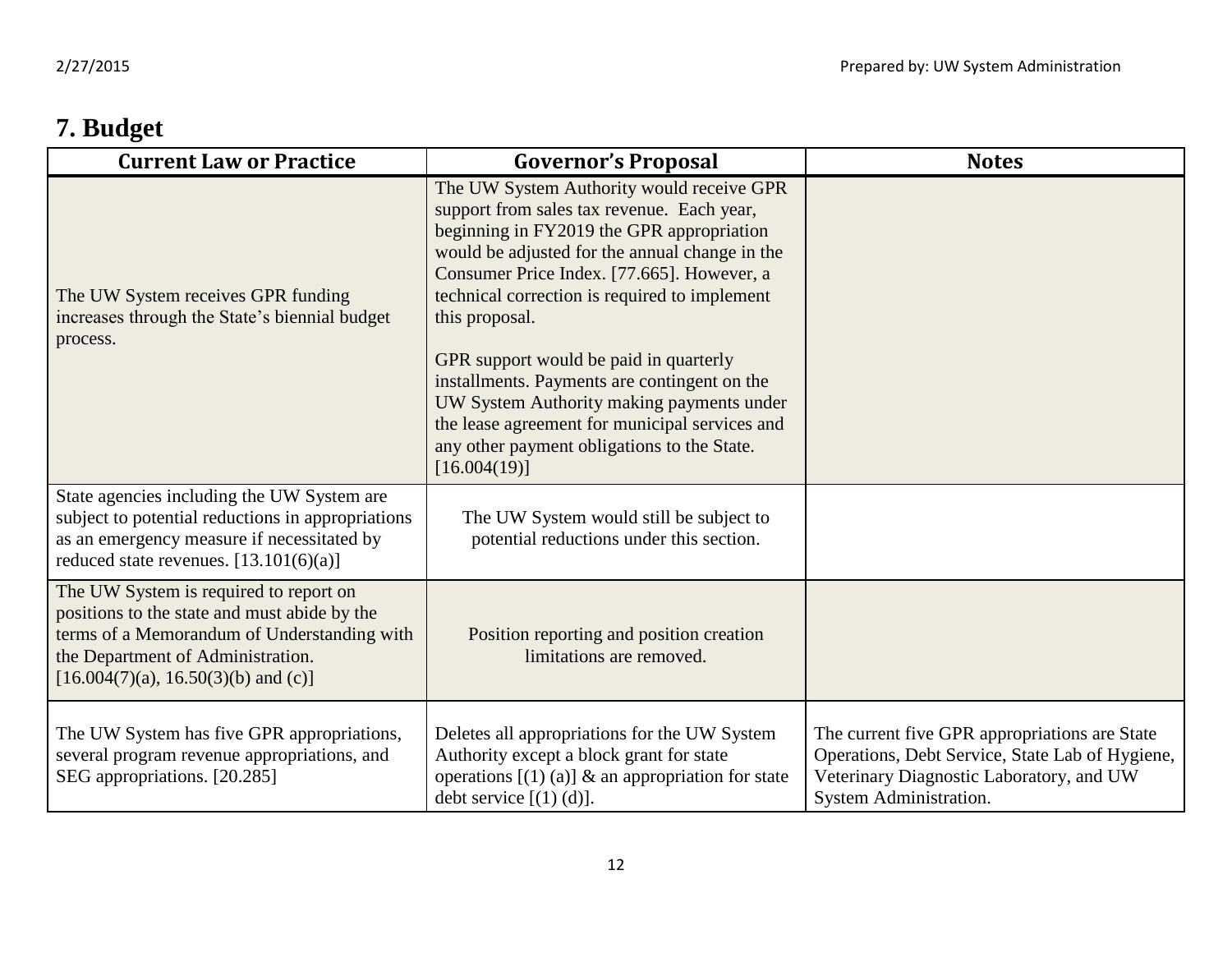#### **7. Budget (continued)**

| <b>Current Law or Practice</b>                                                                                                                                                              | <b>Governor's Proposal</b>                                                                                                                                   | <b>Notes</b>                                                                                  |
|---------------------------------------------------------------------------------------------------------------------------------------------------------------------------------------------|--------------------------------------------------------------------------------------------------------------------------------------------------------------|-----------------------------------------------------------------------------------------------|
| The State makes municipal services payments<br>for the GPR share of facilities and the<br>university reimburses the state for a program<br>revenue share in lieu of taxes. $[20.865(3)(i)]$ | The UW System Authority would make<br>payments in lieu of taxes. State funding will<br>cease when the Authority begins.                                      |                                                                                               |
| Current statutes require the Board to maintain<br>and fund certain programs. [36.25]                                                                                                        | Removes the statutory requirement to offer and<br>fund certain PR and SEG programs. Provides<br>greater management flexibility to Board and<br>institutions. | In many cases, funding resources for those<br>statutorily required programs are also removed. |

#### **Significant Issues**

- Payments for Municipal Services
- Potential for inclusion in lapses by the state
- The future of Program Revenue and SEG funded programs when funding ceases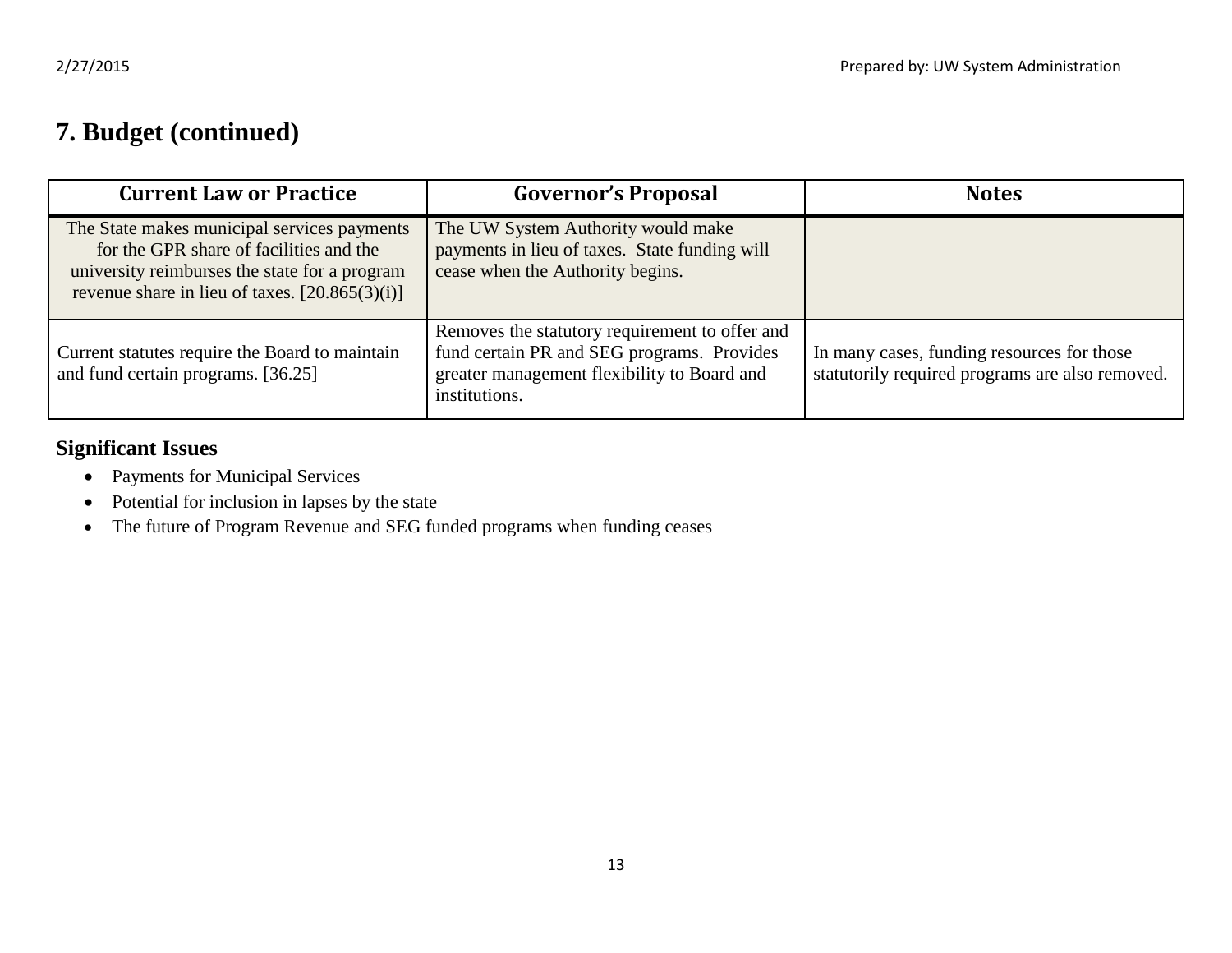## **8. Financial Management**

| <b>Current Law or Practice</b>                                                                                                                                                                                                                                                    | <b>Governor's Proposal</b>                                                                                                                                                                                                                                                                                                         | <b>Notes</b> |
|-----------------------------------------------------------------------------------------------------------------------------------------------------------------------------------------------------------------------------------------------------------------------------------|------------------------------------------------------------------------------------------------------------------------------------------------------------------------------------------------------------------------------------------------------------------------------------------------------------------------------------|--------------|
| The State manages the UW System's cash by<br>investing in the State Investment Fund (SIF).<br>Pooled cash balances for the UW System and<br>all state agencies are maintained in short-term<br>investments to provide the needed liquidity for<br>the State's operating expenses. | The UW System Authority may deposit cash<br>balances from auxiliary enterprises, segregated<br>fees accumulated for building projects, gifts,<br>grants, and donations in longer-term<br>instruments that could yield a larger return.<br>Other cash balances, such as tuition, must still<br>remain with the State. $[25.50(3m)]$ |              |

### **9. Financial Aid**

| <b>Current Law or Practice</b>                                                                                                                                                                                                                                                                                                                      | <b>Governor's Proposal</b>                                                        | <b>Notes</b>                                                                                                              |
|-----------------------------------------------------------------------------------------------------------------------------------------------------------------------------------------------------------------------------------------------------------------------------------------------------------------------------------------------------|-----------------------------------------------------------------------------------|---------------------------------------------------------------------------------------------------------------------------|
| The Board may not make a grant to a person<br>whose name appears on the statewide support<br>lien docket, unless the person provides to the<br>board a payment agreement that has been<br>approved by the county child support agency<br>and that is consistent with promulgated rules.<br>$[36.11(6)(b), 35.25(14), 36.25(49), and$<br>36.34(1)(b) | The statutory language prohibiting making<br>grants to these persons is repealed. | Support lien docket restrictions on participation<br>in the Minnesota Reciprocity program are<br>unchanged. $[39.47(2m)]$ |
| Each year, the UW System develops and<br>submits a proposed formula for the Wisconsin<br>Grants (formerly called WHEG Grants) to the<br>Higher Educational Aids Board. $[36.11(6)(c)]$                                                                                                                                                              | No change from existing law.                                                      |                                                                                                                           |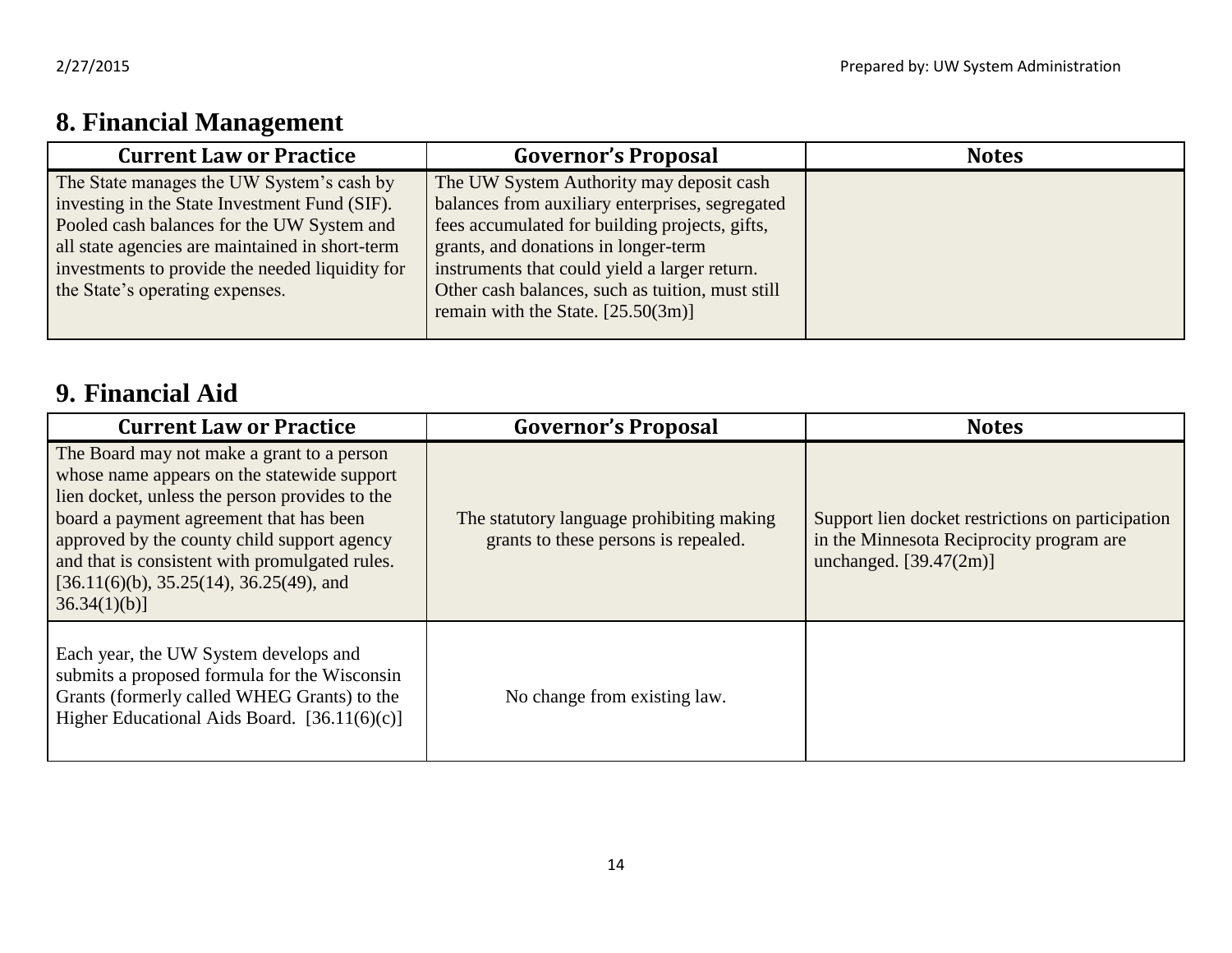# **10. Accountability**

| <b>Current Law or Practice</b>                                                                                                                                                                                                                                                                                                                                                                                                                                                 | <b>Governor's Proposal</b>                                                                                                                                                                                                                                                                                                                                                                                                           | <b>Notes</b>                                                                                                                                                                      |
|--------------------------------------------------------------------------------------------------------------------------------------------------------------------------------------------------------------------------------------------------------------------------------------------------------------------------------------------------------------------------------------------------------------------------------------------------------------------------------|--------------------------------------------------------------------------------------------------------------------------------------------------------------------------------------------------------------------------------------------------------------------------------------------------------------------------------------------------------------------------------------------------------------------------------------|-----------------------------------------------------------------------------------------------------------------------------------------------------------------------------------|
| Legislative Audit Bureau (LAB) conducts<br>postaudits. LAB can examine decision-making<br>and implementation of said decisions within the<br>UW System, while LAB cannot delve into<br>matters of academic freedom, content of<br>academic programs and the methodology<br>involved with individual faculty instruction,<br>research or service. [13.94(1)]                                                                                                                    | No change from existing law.                                                                                                                                                                                                                                                                                                                                                                                                         |                                                                                                                                                                                   |
| There are several requirements and reports<br>related to IT: Strategic planning, large-high-risk<br>projects, master leasing, open-ended contracts<br>and high-cost projects. Currently the Board of<br>Regents is required to provide twice a year a<br>report on all IT projects that have actual or<br>greater costs greater than \$1,000,000 or that<br>have been identified by the Board as being<br>large, high-risk IT projects regardless of funds<br>for the project. | Repeals individual components of the section<br>and only leaves a requirement to report to the<br>Joint Committee on Information Policy and<br>Technology on IT projects costing more than<br>\$1,000,000 that are funded, in whole or in part,<br>with GPR.                                                                                                                                                                         |                                                                                                                                                                                   |
| $[36.09 (1) (h)]$ currently discusses principles by<br>which the Board should allocate funds to the<br>institutions and how money could be re-<br>appropriated if the Board chooses to<br>suspend/cease operations at one of the<br>institutions.                                                                                                                                                                                                                              | [36.11 (1L)] establishes that the Regents set the<br>UW System Authority budget and are in charge<br>of fiscal management. The Board would be<br>required to provide financial and statistical<br>information as required by the Secretary of the<br>Department of Administration. No substantive<br>change to the re-appropriation powers of the<br>Board of Regents if it chooses to cease/suspend<br>an institution's operations. | Language requiring the provision of financial<br>and statistical information is drawn from similar<br>statutory language as exists for the UW<br>Hospitals and Clinics Authority. |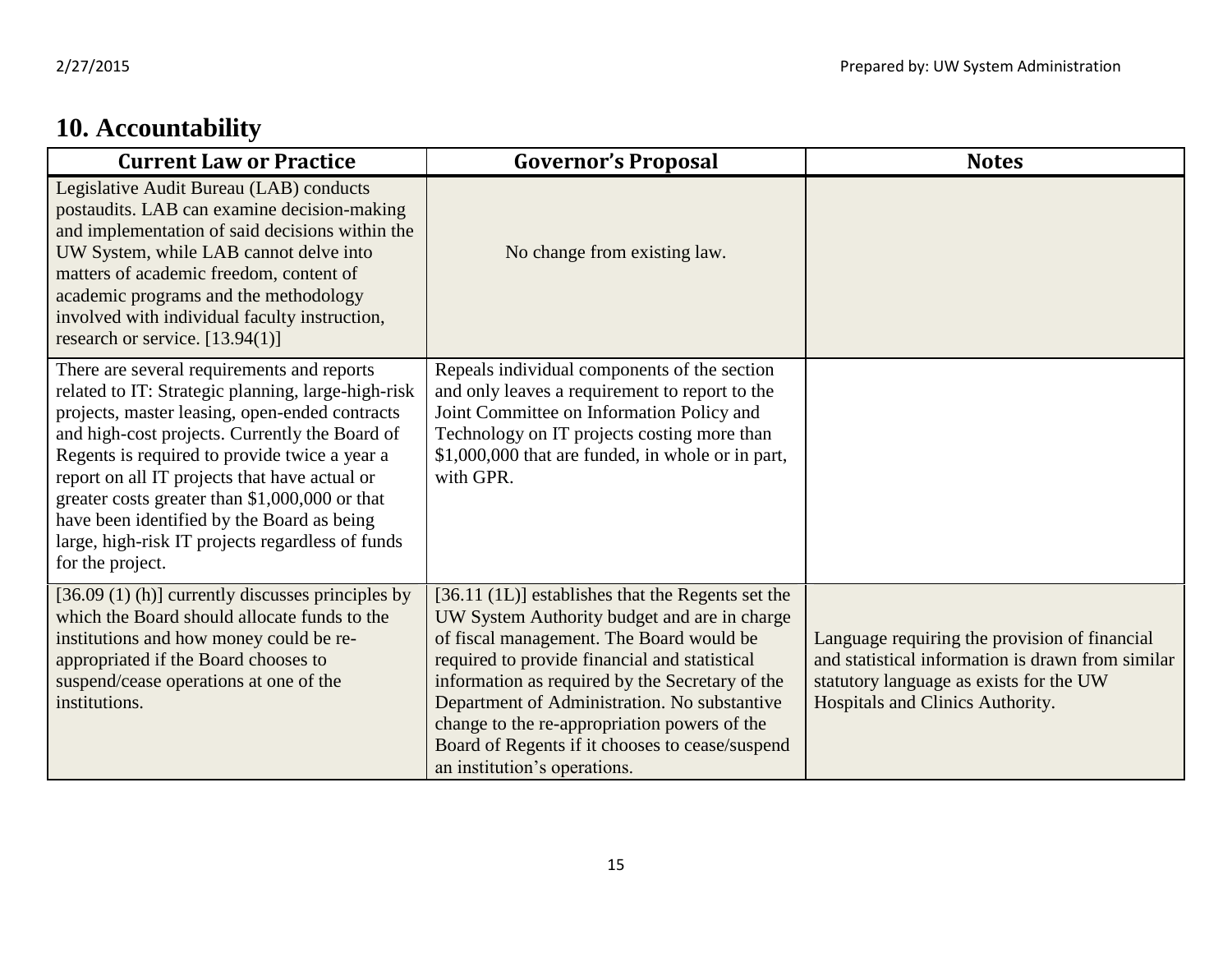## **10. Accountability (continued)**

| <b>Current Law or Practice</b>                                                                                                                             | <b>Governor's Proposal</b>                                                                                                                                                                                                                                 | <b>Notes</b> |
|------------------------------------------------------------------------------------------------------------------------------------------------------------|------------------------------------------------------------------------------------------------------------------------------------------------------------------------------------------------------------------------------------------------------------|--------------|
| The Board of Regents and the UW-Madison<br>Chancellor are required to provide annual<br>accountability reports to the Governor and<br>Legislature. [36.65] | The reporting requirements are largely<br>unchanged. The UW System Authority and<br>UW-Madison would no longer be required to<br>report on the number of degrees awarded in<br>high-demand fields, economic development<br>programs, and Incentive Grants. |              |
| Legislative Fiscal Bureau Director, or designees<br>have access, with or without notice, to UW<br>System & its fiscal/operational records. [13.95]         | Amendment ensures that the Legislative Fiscal<br>Bureau will have the same access to the UW<br>System Authority and its records as exists<br>currently.                                                                                                    |              |